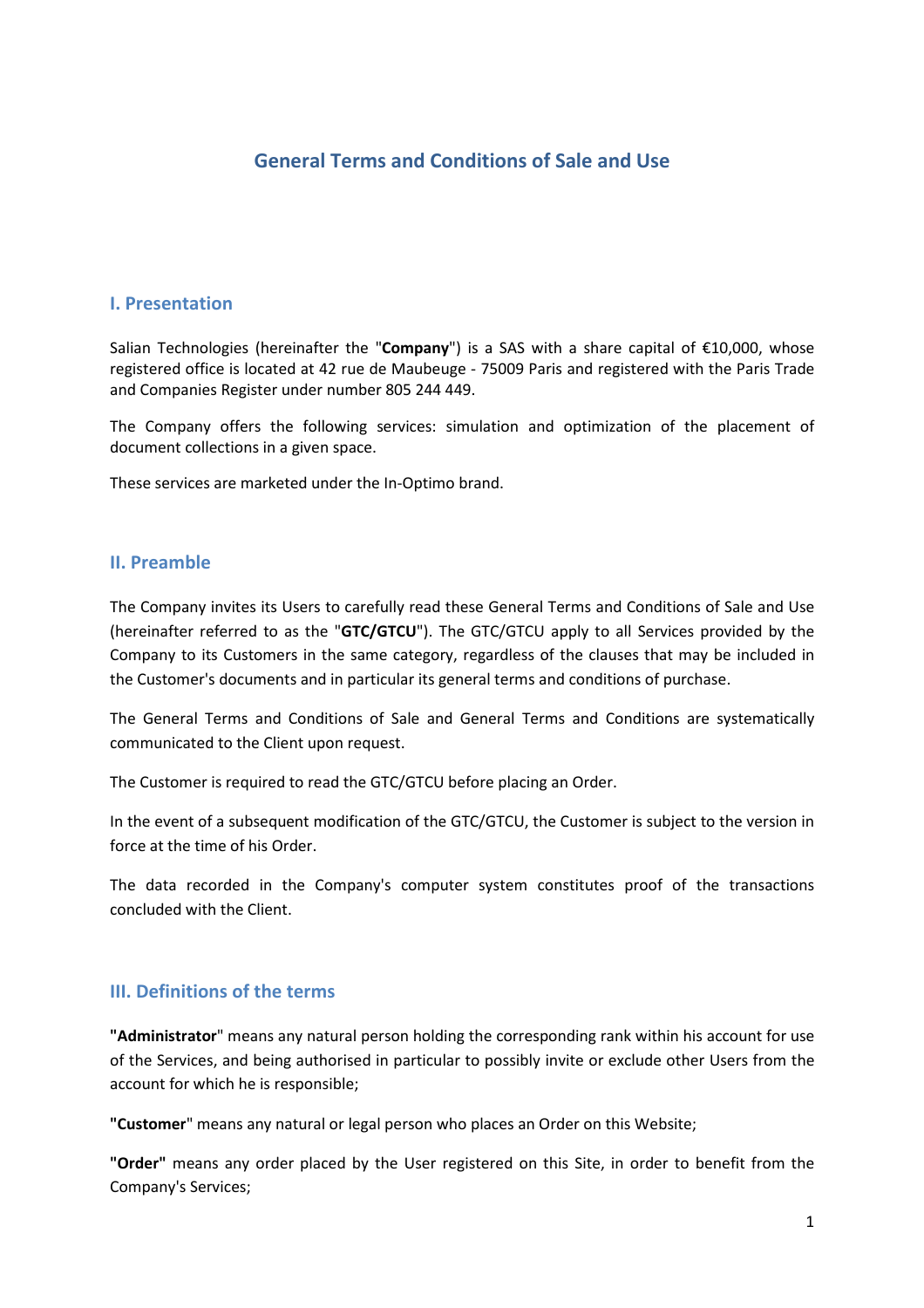**"General Terms and Conditions of Sale and Use" or "GTC/GTCU"** refers to these general terms and conditions of sale and use online;

**"Consumer"** refers to the buyer who is a natural person and who does not act for professional needs and/or outside his professional activity;

**"Commercial Formula"** means a set of access rights to the simulation engine acquired by the User or Client, which he may extend or renew by new Orders, and which he may use on the portfolio of Projects he has created under the head of this Commercial Formula;

**"Professional"** refers to the buyer who is a legal or natural person acting within the framework of his professional activity;

**"Project"** refers to a set of information gathered on the Site by the User in order to enable the Services to be carried out, created under the responsibility of a given commercial Formula, and to which access is controlled by the Administrator(s);

**"Services**" refers to all services offered to Users by the Company through this Site;

**"Site"** refers to this Site, i. e. www.in-optimo.com ;

**"Company"** refers to Salian Technologies, more fully described in Section I hereof;

And **"User**" refers to any person who uses the Site.

It should be noted that these definitions apply to these GTC / GCU.

In the general interface of the Company's Site, the terms **"Customer"** and **"User"** may be used for commercial convenience in a different sense, including the terms "Customer Space" and "User Space". The term "Client" then refers to the natural or legal person who uses the Company's Services (whether or not he has placed a paid order), while the term "User" refers to any natural person who has access rights to the account in question, either because he has created it or because he has been invited to do so, and who will generally be in a representative, employee or possibly service provider position vis-à-vis the Client. Any subsequent reference herein to these particular definitions shall be indicated by the phrase "in the sense of the interface".

#### **IV. Registration process**

Registration on the Site is open to all legal or natural persons of full age and with full legal personality and capacity.

The use of the Services offered on the Site is subject to the User's registration on the Site. Registration is free of charge. The User registers either spontaneously or in response to an invitation by the Administrator of an existing account.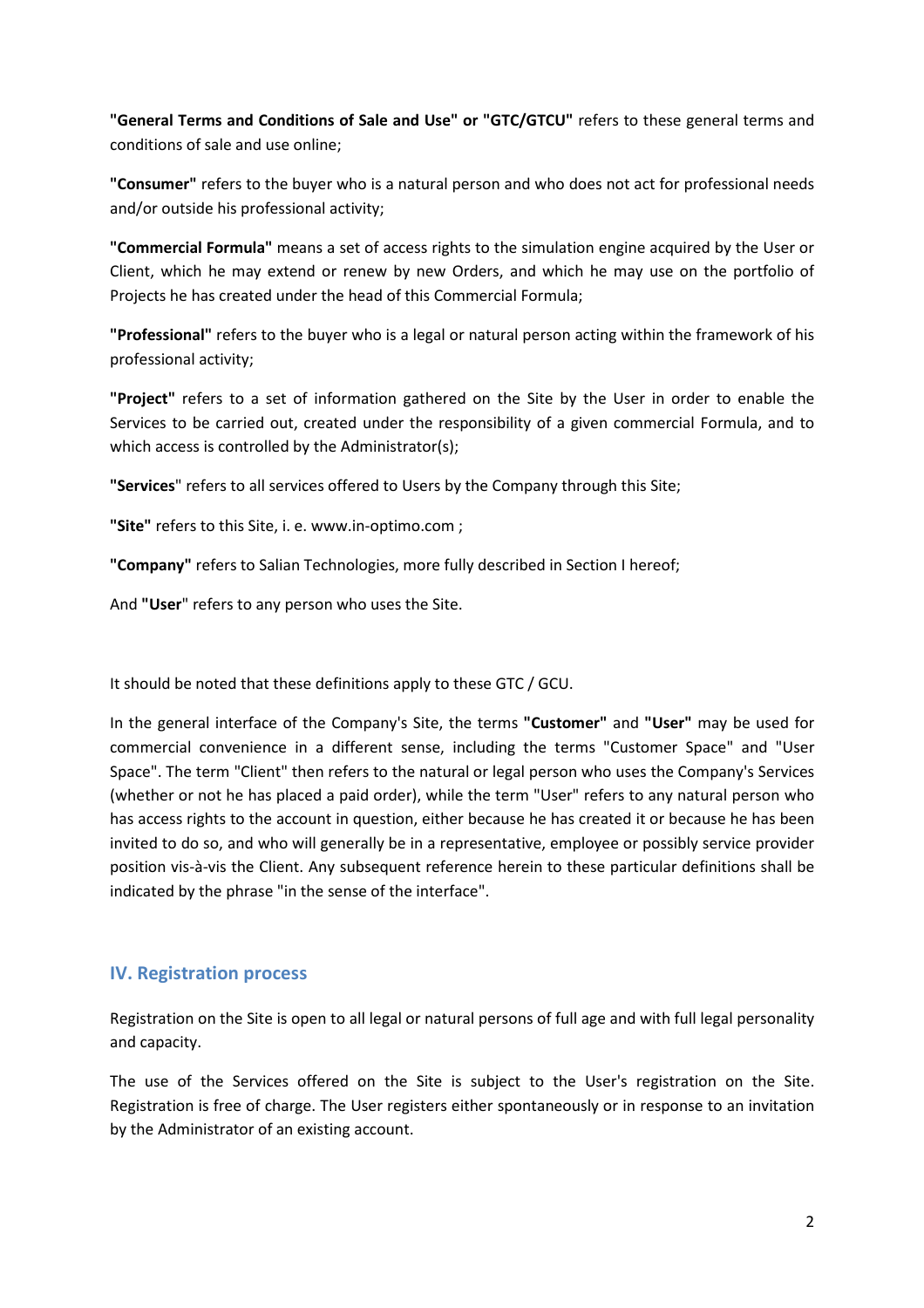To proceed with registration, the User must fill in all the mandatory fields; otherwise registration cannot be carried out.

Users guarantee and declare on their honour that all the information communicated on the Site, in particular during registration, is accurate and in accordance with reality. They undertake to update their personal information from the page dedicated to them and available in their account.

All registered users have a username and password. The latter are strictly personal and confidential and must not be communicated to third parties under any circumstances, otherwise the account of the offending Registered User will be deleted. Each Registered User is personally responsible for maintaining the confidentiality of their username and password. The Company shall under no circumstances be held liable for the usurpation of a User's identity. If a User suspects fraud at any time, he/she should contact the Company as soon as possible so that the Company can take the necessary measures and regularize the situation.

Each User, whether a legal or physical person, may only have one account on the Site. However, Users in the sense of the interface may have access to different Client accounts in the sense of the interface, as soon as they have been invited to do so.

The User who has created a Client account in the sense of the interface becomes responsible for it, and in particular for the possible invitation of other Users in the sense of the interface, the appointment of administrators as well as the assignment of access rights to the various Projects that the account contains.

In the event of non-compliance with the T&Cs/TOS, in particular the creation of several accounts for a single person, the provision of false information, or the abuse of free accounts by ordering a mass of calculations incompatible by their scope or frequency with sincere use in the context of a test, the Company reserves the right to temporarily or permanently delete all accounts created by the offending Registered User.

The deletion of the account results in the permanent loss of all benefits and services acquired on the Site. However, any Order made and invoiced by the Site before the account is deleted will be executed under normal conditions.

In the event that an account is deleted by the Company for failure to comply with the duties and obligations set out in the T&Cs/TOS, the offending User is strictly prohibited from re-registering on the Site directly, by means of another e-mail address or by an intermediary without the Company's express authorization.

In order in particular to protect its creations against copying and to disclose them only to wellintentioned persons who have real direct or indirect commercial opportunities, the Company reserves the right to refuse registration to any natural or legal person who does not provide sufficient guarantees in this regard.

The Company may also require the User to follow a demonstration of the tool before being able to use it himself.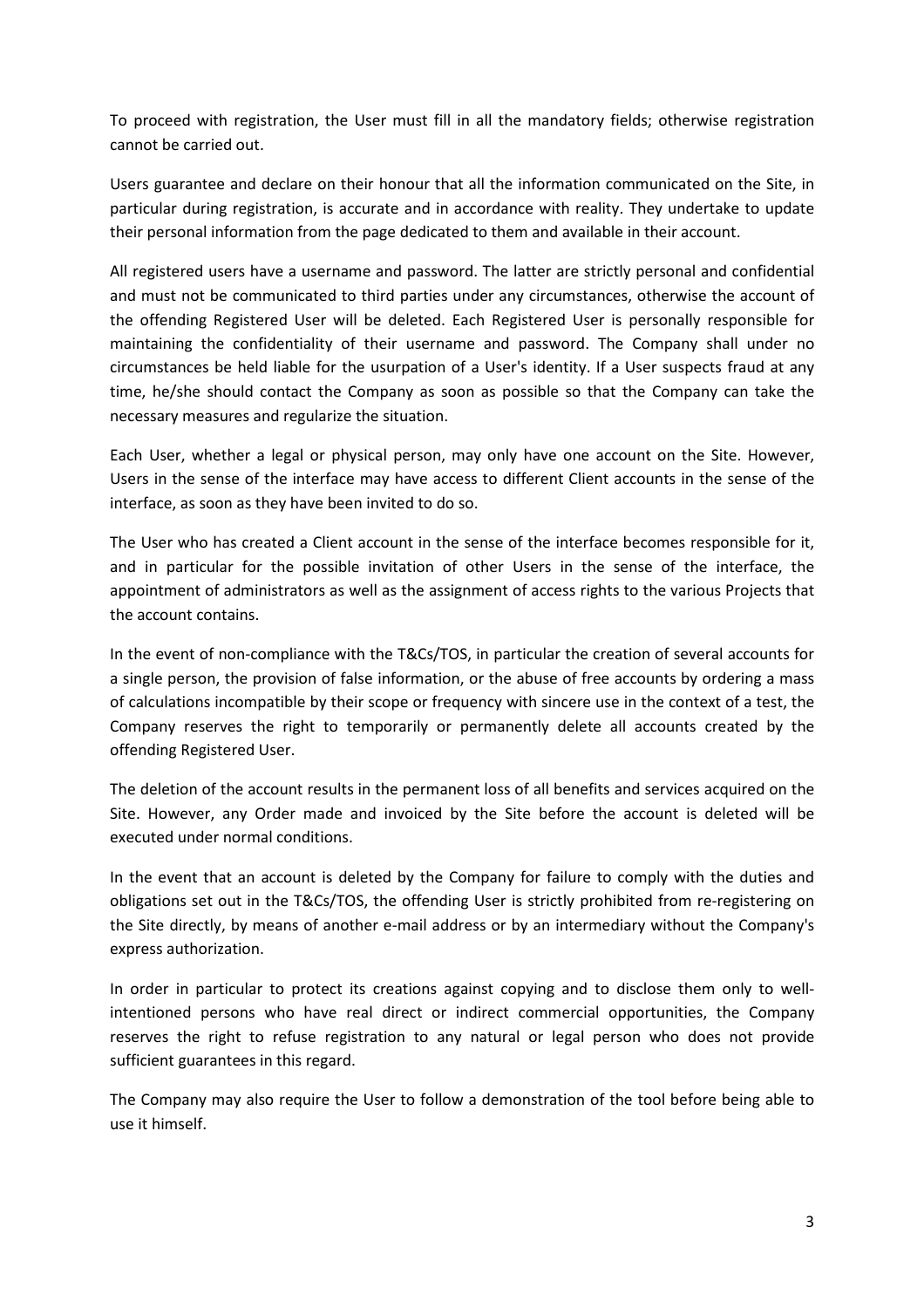### **V. Service and prices**

The Services covered by the GTC/GTCU are those that appear on the Site and are offered directly by the Company or its partner service providers.

The services are described on the corresponding page within the Site and all their essential characteristics are mentioned. The Company cannot be held liable for the impossibility of performing the said service when the User is not eligible.

When a Registered User wishes to obtain a service sold by the Company through the Site, he/she has the possibility to send the Company a request for a quote via a dedicated form on the Site.

The Company undertakes to reply to the User within a reasonable period of time with a cost estimate in accordance with the legislation in force. This estimate is drawn up in particular on the basis of the User's request, his country of establishment, the tax characteristics of the future transaction and any promotions that the User may avail himself of, in particular on the basis of a sponsorship code.

The price indicated takes into account the applicable discounts in effect on the day the quotation is sent. It includes incidental and order processing costs.

Quotations are valid for a period of 90 days from the date of transmission.

The Company reserves the right to change its rates at any time. It undertakes to invoice the services at the rate applicable at the time of their Order. For services whose price cannot be known a priori or indicated with certainty, a detailed quotation will be sent to the Client.

Under no circumstances may a User require the application of discounts no longer in effect on the day of the Order.

The pricing of the Services may be based in particular on:

- the number of books that will be involved in the placement simulations,
- the calendar duration of opening access to the placement simulator.

Each of these criteria is then indicated on the estimate as a unit price (respectively for 1,000 books, and for an additional month of 1,000 books, beyond the standard duration of the offer), which may vary according to the type of offer due to the scope of the associated services, the complexity of the project as well as the width of the objects to be placed. Each unit planned to be started must be fully acquired: for example, the 1,001-book simulation requires the purchase of two full 1,000 books tranches.

The unit price offered on a given quotation depends in particular on the approximate average width of the books as indicated by the User. The Client acknowledges the Company's right to suspend the performance of the services when the effective width of the books used in the simulations does not correspond seriously to the average width announced in the request for quotation.

In the description and pricing of the offers, the expression "the number of books" refers for convenience to the number of physical objects mentioned with their title and dimensions in the description of the documentary collections, whether in reality magazines, binders, document crates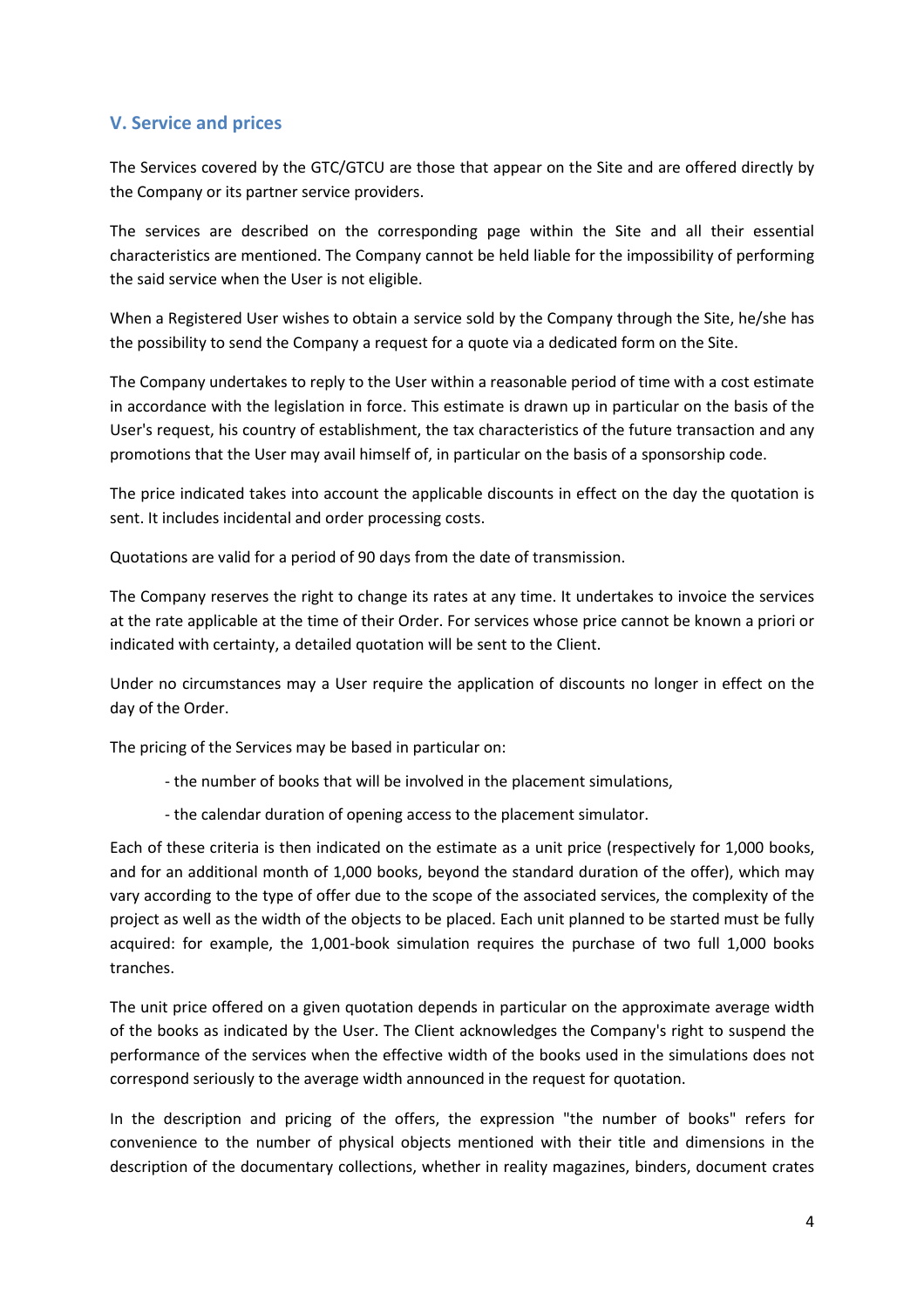or any other object. These physical objects are those that can be individually placed during simulations.

The quotation, particularly if it is personalized, may use other pricing criteria adapted to the context.

During the opening period of the placement simulations, the Client may enter into them as many books as provided for in his offer, and carry out an unlimited number of simulations. The count of the books already engaged in the simulations can be consulted in its Customer Area (in the sense of the interface). In order to allow the User to import the same book collections several times if it is appropriate, the Company records the books already used by comparing their essential characteristics (title and dimensions). The User nevertheless acknowledges that the repeated import of the same books is likely to result in a multiple count if their essential characteristics have been modified by the User between imports. In order to offer the greatest possible flexibility to the User in importing his books with regard to these technical constraints in the provision of a mainly automated service, the books are only counted when they are actually engaged in placement calculations.

The duration of access to the simulation engine mentioned in the offers is a calendar duration that runs from the first simulations performed. For example, a Customer who placed an order on January 10 of year N for 6 months of access to the simulator, paid on the same day, and received his payment on January 12, can now access the simulations. If these first simulations do not take place until 25 March, then he will be able to carry out simulations until 25 September inclusive. On the other hand, it will have been able to use the Services outside simulations from 12 January, for example, to describe its book collections and storage spaces.

The purpose of this time limit is to ensure that the purchase of a simulation service concerns a single physical movement of book collections.

When the description of the offers mentions subsequent access to the simulation results for an unlimited period of time, it is the access to the files materializing the results of the simulations performed during the simulator's opening period. These files are archived by the Company and made available to the Client upon request. Possible access to these results directly in the interface of the Site for a certain period of time would only be an optional convenience provided on a commercial basis and cannot be considered as creating a permanent right of access.

### **VI. Orders**

Orders are placed either through the Site or by external agreement.

The placing of an Order on the Site requires that the User has registered on the Site.

The User, when logged into his account, can access a quote request form by clicking on the "Become Premium" or "Upgrade" button located in the top banner of the Site or in the Customer Area.

Once the request for a quote has been sent, it is processed as soon as possible by the In-Optimo sales department.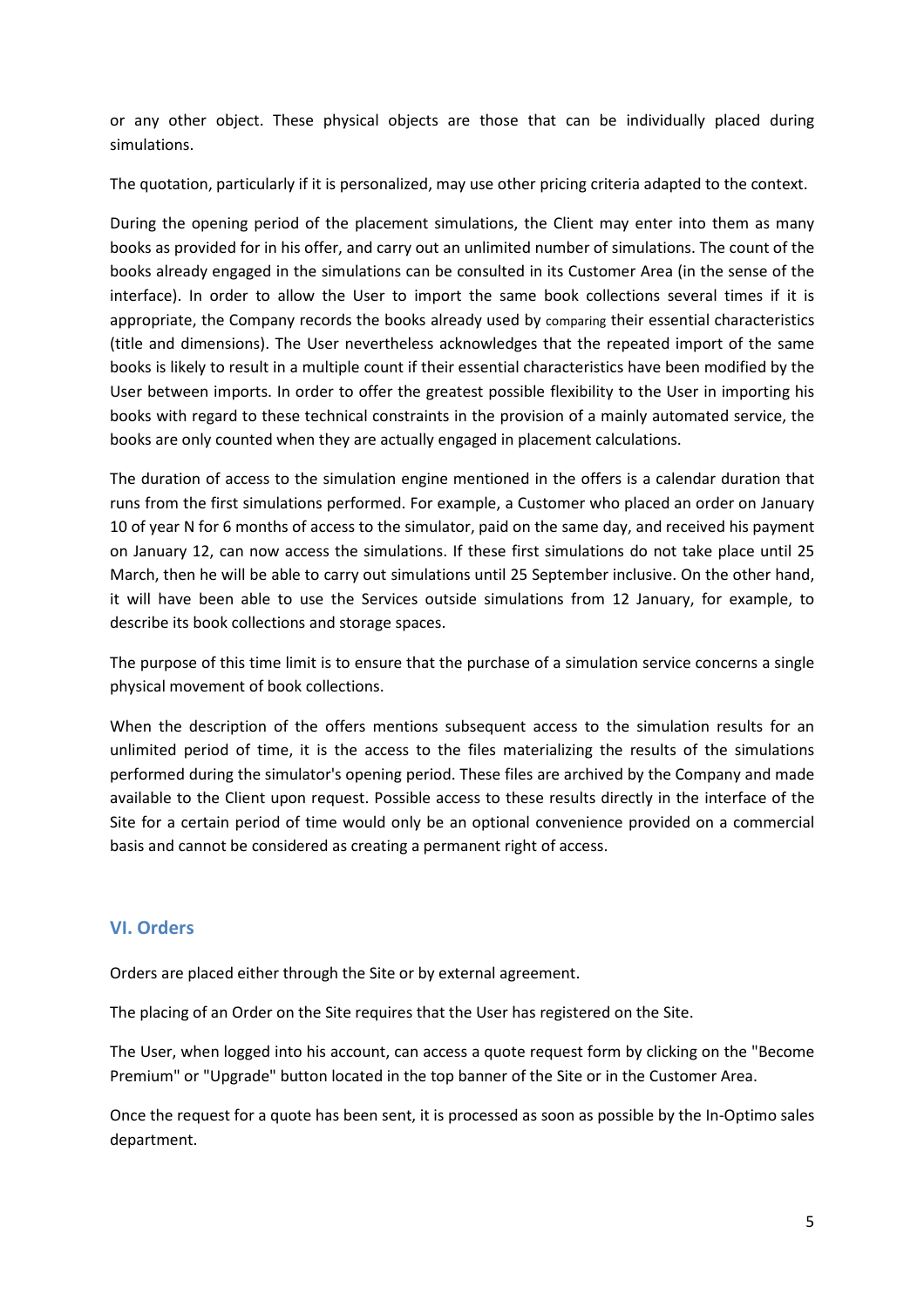The user then receives an estimate electronically, which he or she can transform into an order from his or her Customer Area, after confirming his or her billing details and making his or her payment method known.

The order can be placed according to the User's choice:

- Either by online acceptance, after ticking the box(es) accepting these conditions and any other express information.
- Either by electronic signature, these conditions and the quotation being then transmitted electronically to the designated signatory so that he can sign them electronically on the platform of the Company's specialized partner.

In the case of online acceptance, the sales contract between the User and the Company is formed by clicking on the "Place order" button.

In the case of electronic signature, this contract is formed when the documents signed by the specialized partner are transmitted, or at the latest when the order signature is manually recorded on the internal In-Optimo platform.

The Order is recorded by the Site. Its finalization implies the acceptance of the prices and terms of performance of the services as indicated on the Site and the estimate.

Once the Order has been placed, the Customer will receive confirmation and a summary by e-mail.

In the event of non-payment, incorrect address of the Customer or other problem on the Customer's account, the Company reserves the right to block the Customer's order until the problem is resolved. In the event that it is impossible to carry out the service, the Client will be informed by e-mail to the address provided to the Company. The cancellation of the order of this service and its refund will be made in this case, the rest of the order remaining firm and final.

The Company may grant the Customer a price reduction, discounts and rebates based on the number of Services ordered or the regularity of the Orders, according to the conditions set by the Company.

## **VII. Payment terms and conditions**

Unless otherwise specified, all sales are paid in cash at the time of placing the Order.

Depending on the nature or amount of the Order, the Company remains free to require a down payment or payment of the full price when placing the Order or when receiving the invoice.

Payment can be made by:

- Credit card.
- Bank transfer,
- Cheque,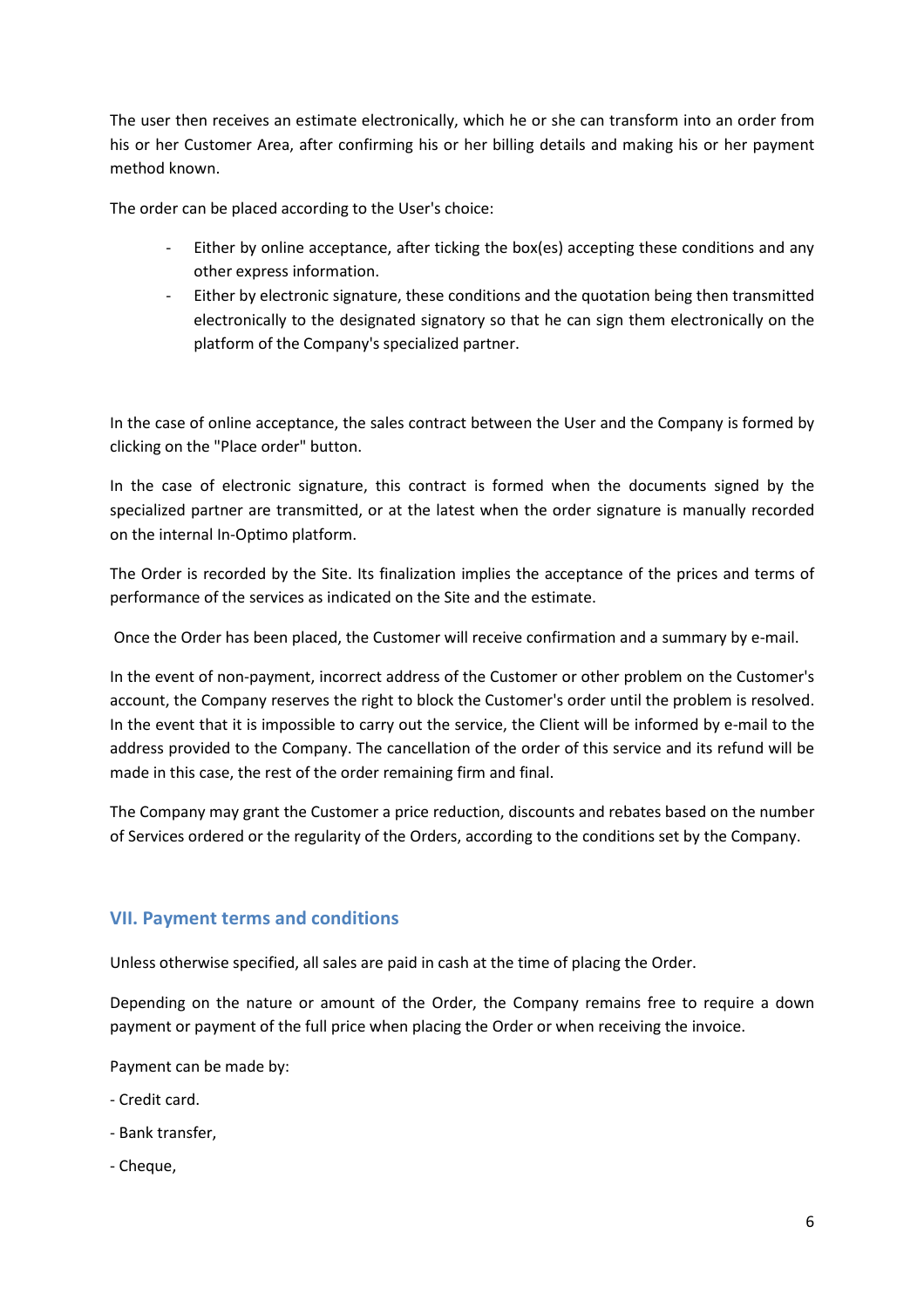- Administrative mandate.

In the event of non-payment of all or part of the services by the date agreed on the invoice, the Professional Client shall pay the Company a late payment penalty at a rate equal to the rate applied by the European Central Bank for its refinancing operation plus 10 percentage points.

The financing transaction selected is the most recent on the date of the Order for Services.

In addition to the late payment compensation, any sum, including the deposit, not paid on its due date shall automatically give rise to the payment of a fixed compensation of 40 euros due for recovery costs.

In the event of failure to pay all or part of the services by the date agreed on the invoice, the Consumer Customer shall pay the Company a late payment penalty at a rate equal to the legal interest rate.

No compensation may be made by the Client between penalties for delay in providing the services ordered and amounts due by the Client to the Company in respect of the purchase of Services offered on the Site.

The penalty due by the Client, Professional or Consumer, is calculated on the amount including all taxes of the remaining amount due, and runs from the due date of the price without any prior formal notice being necessary.

In the event of non-compliance with the payment terms described above, the Company reserves the right to cancel or suspend the sale.

## **VIII. Performance of services**

The services ordered on the Site will be provided by the Company.

The Company reserves the right to initiate the performance of services only after payment has been received and verified.

The Company undertakes to use all human and material resources to carry out the service within the time limits announced at the time the Order is placed. However, it cannot under any circumstances be held liable for delays in the performance of services caused by faults for which it is not responsible.

The Company also undertakes to implement the necessary human and material resources to provide a prompt response to Customer requests for assistance, in compliance with any service priorities mentioned in the description of the various offers.

If the services have not been carried out within the prescribed period, the Customer may request the cancellation of the sale under the conditions provided for in Articles L138-2 and L138-3 of the French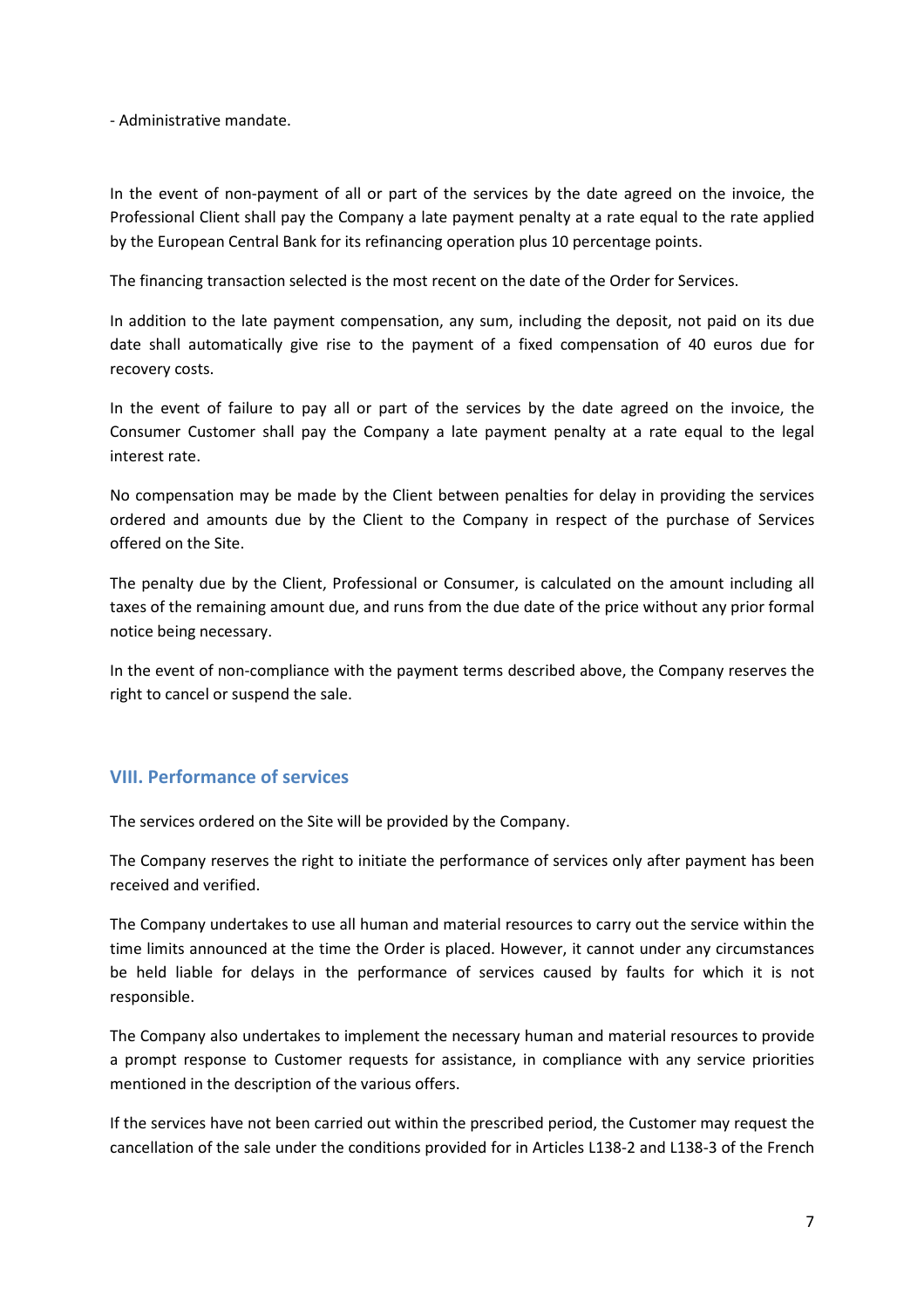Consumer Code. The sums paid by the Client will be returned to him at the latest within fourteen days following the date of termination of the contract.

This provision does not apply when the Company's delay is due to a fault of the Client or to a case of force majeure, i.e. the occurrence of an unforeseeable, irresistible event beyond the Company's control.

In the event that the performance of a physical service could not have been carried out or would have been postponed due to an error on the address indicated by the Client, the travel expenses of the service provider mandated by the Company to carry out the unsuccessful service shall be borne by the Client.

### **IX. Renewal of the contract**

When a Customer extends his access to the placement simulator for a given Commercial Formula within 5 years of his first order for that Formula, the monthly extension instalments of a £1,000 instalment may not be charged to him at more than 10% of the average unit rate that applied for the initial acquisition of the instalments concerned, possibly increased by inflation in the euro zone.

For example, if the Client has paid 100 to simulate the placement of £1,000 over a standard 6-month period, assuming zero inflation, he is guaranteed that the extension for an additional three months will not cost him more than 30.

### **X. Complaint**

For all Orders placed on this Site, the Customer has a right of complaint of 20 days from the date of provision of the Service.

To exercise this right of complaint, the Client must send the Company, at the address service@inoptimo.com, a declaration in which he expresses his reservations and complaints, together with the relevant supporting documents.

A complaint that does not comply with the conditions described above will not be accepted.

After examination of the claim, the Site may, if necessary, replace or refund the provision of Services as soon as possible and at its own expense.

### **XI. Consumer's right of withdrawal**

The nature of the Services provided by the Company requires that their execution be opened as soon as payment for the order has been validated, which the buyer acknowledges and accepts by ticking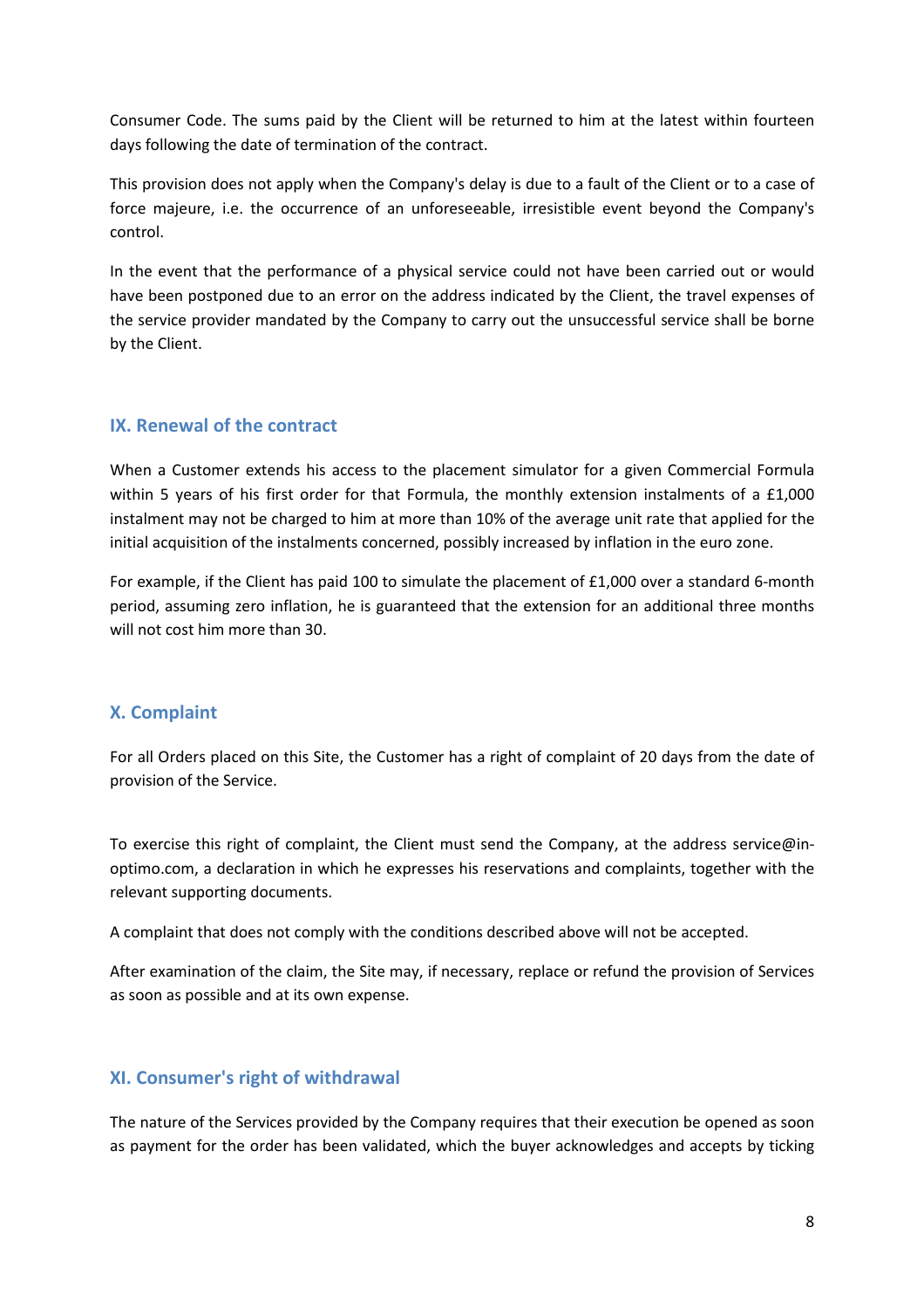the box provided for this purpose when placing his order. Consequently, the right of withdrawal cannot be exercised by the Consumer of the Services.

### **XII. Data protection and privacy**

The storage and processing of personal or other data by the Company takes place in the geographical area formed by the European Union and Switzerland.

The processing of this information has been declared to the CNIL (French Data Protection Authority).

In accordance with the French Data Protection Act of 6 January 1978, the User has the right to access, rectify and mute all his/her personal data at any time in writing, by a signed registered letter including a copy of the User's identity document, to the following address: SALIAN TECHNOLOGIES, 42 rue de Maubeuge, 75009 Paris, France. These personal data are necessary for the processing of his/her Order and invoice preparation, if necessary.

The Company does not communicate the User's data to third parties, apart from the exceptions required for the provision of the Services, the electronic signature partnership formed with the service provider indicated to the User in the event that he/she makes use of this procedure, the credit card payment partnership formed with the service provider indicated to the User in the event that he/she makes use of this means of payment, the limited sharing described in the following paragraph in the event that the User invokes a sponsorship code, and judicial or administrative requisition cases. In each case, the Company strictly limits the scope of the data transmitted to those absolutely necessary for the service, requisition case or partnership concerned.

When a User invokes a sponsorship code in order to obtain a promotion, the sponsor (natural or legal person) who has given or caused to be given the code may be informed of the existence of his/her request for a quote. In the event that the User confirms his/her Order, the sponsor may be informed of this, as well as of the value of the Order before tax.

The User may receive information or commercial offers from the Company. The User may at any time object to the receipt of these commercial offers by writing to the Company's address indicated above, or by clicking on the link provided for this purpose in the e-mails received.

To enable its Users to benefit from optimal navigation on the Site and better functioning of the various interfaces and applications, the Company may place a so-called cookie file on the User's computer. This cookie is used only for session operation and visit statistics.

The User expressly authorizes the Company to store this file on the user's hard disk.

The User has the possibility to block, modify the storage period, or delete this cookie via the interface of his browser. However, if the systematic deactivation of cookies on the User's browser prevents him from using certain services or features of the Site, this malfunction shall in no way constitute damage to the User, who shall not be entitled to any compensation as a result.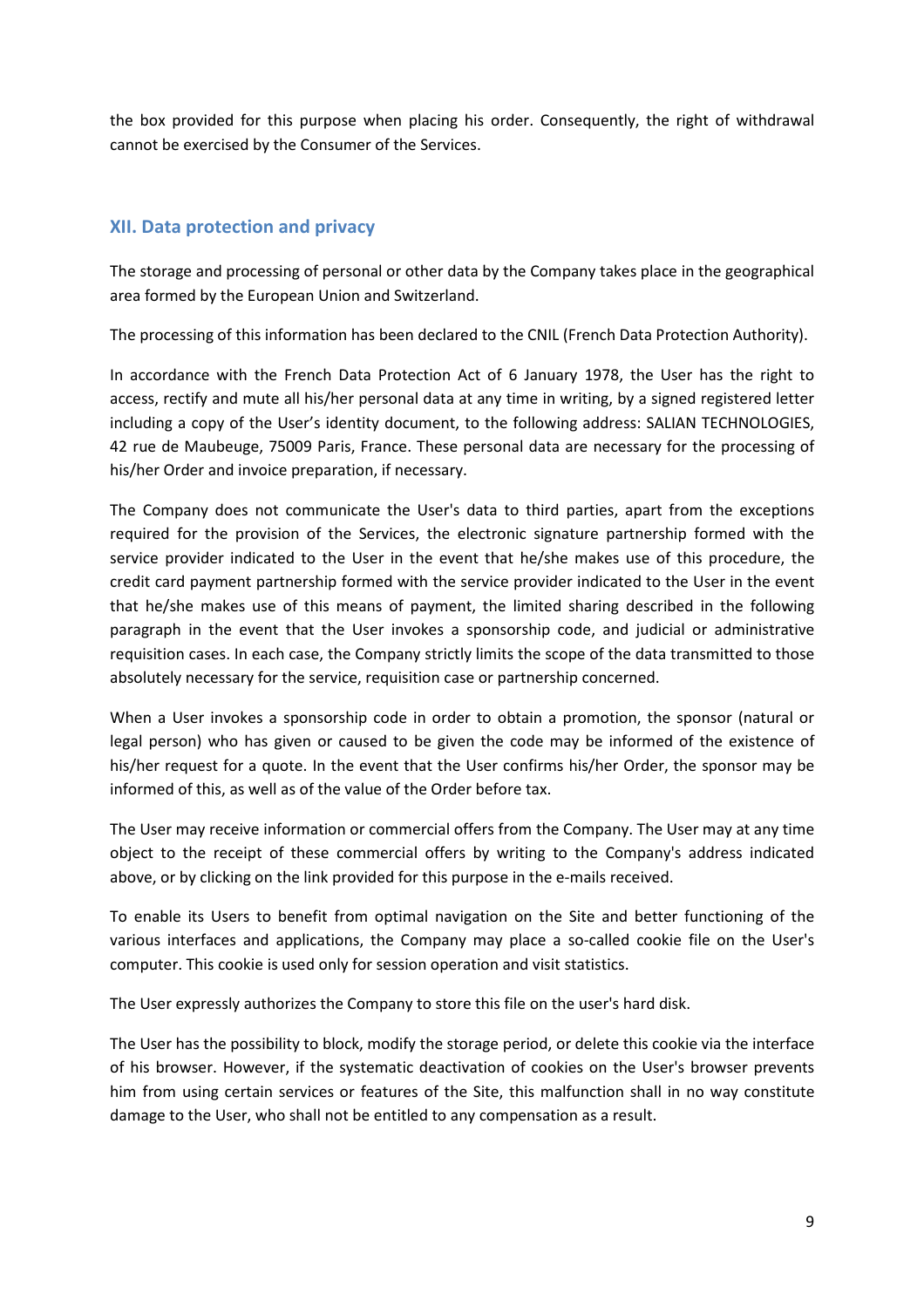#### **XIII. Changes**

The Company reserves the right to modify the Site, the services offered on it, the GTC/GTCU as well as any delivery procedure or other element constituting the services provided by the Company through the Site.

The Services are provided as online software, or SaaS (*Software as a Service*). They are regularly updated in order to improve their quality, speed and reliability, as well as to extend their functionalities, for all Users.

Such updates shall be deemed to be part of the Service and shall be submitted hereunder.

When placing an Order, the User is subject to the provisions of the GTC/GTU in force at the time the Order is placed.

#### **XIV. Responsibility**

The Company cannot under any circumstances be held responsible for the unavailability, whether temporary or permanent, of the Website and, although it uses all means to ensure the service at all times, it may be interrupted at any time. In addition, the Company reserves the right, by a voluntary act, to make the Site unavailable in order to carry out any update, improvement or maintenance operation.

As previously mentioned herein, the Company shall in no event be liable for delays in the performance of a service for reasons beyond its control, beyond its control, unforeseeable and irresistible or for which it cannot be held responsible.

The Company shall not be liable for any indirect or consequential damages such as loss of profits, revenues, data or use thereof or any other indirect or consequential damages arising from the use, delivery or performance of the Services.

In any event, the Company's liability shall be limited to the amount excluding tax paid by the Client over the last twelve months for the use of the Services.

This Article shall continue to have legal effect until the amount of the compensation has been determined.

The Services mainly include the provision of simulation results and recommendations for the placement of book collections in a given space. Unless otherwise specified, they exclude any assistance in the implementation of these recommendations.

The Company makes no claim that the placement recommendations made by the placement tool it makes available to the User are necessarily the best.

The Client is solely responsible for the implementation of the recommendations provided by the Company in respect of the Services. The Company cannot under any circumstances be held liable for the consequences of this implementation.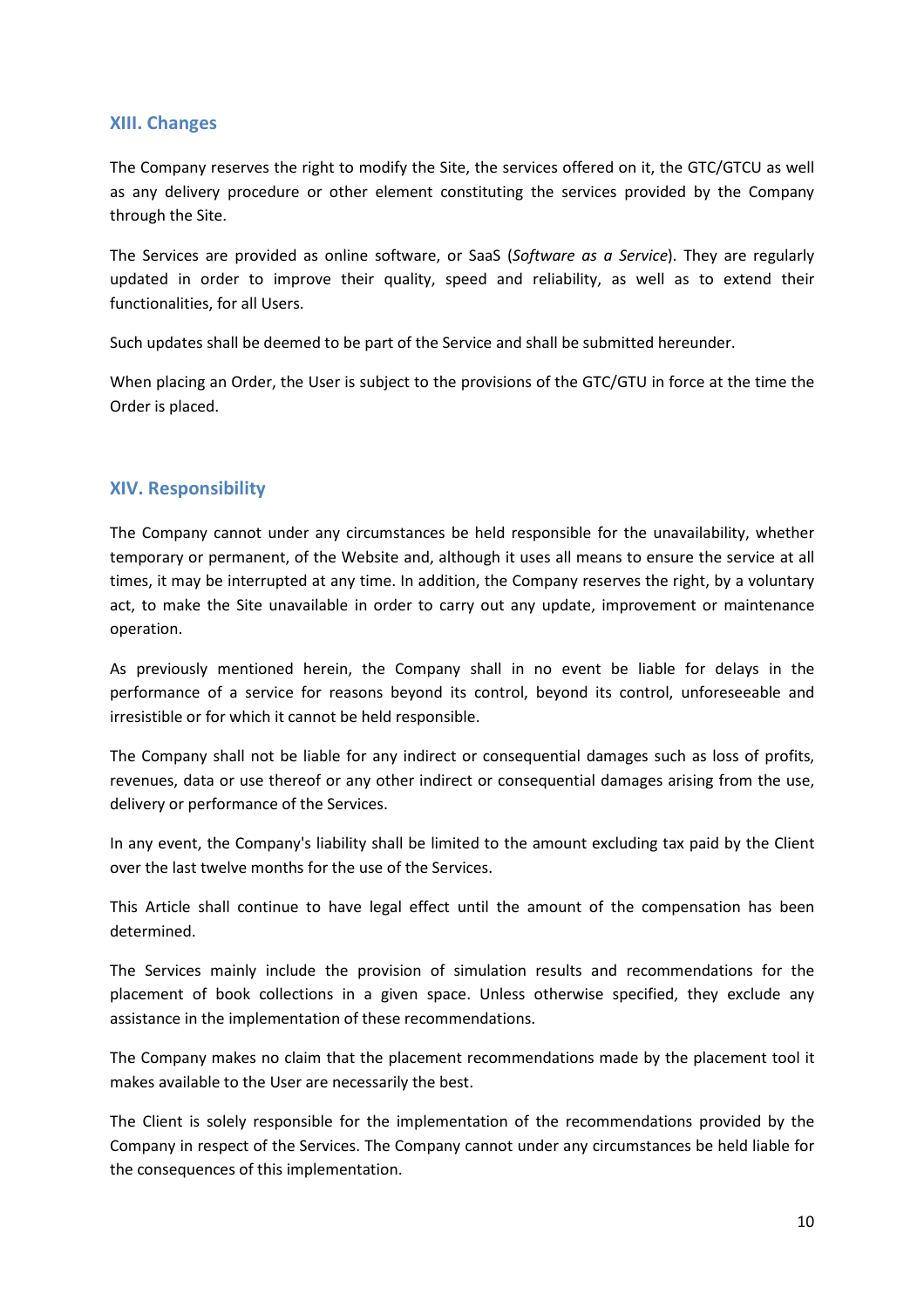It is the Client's responsibility to assess the simulation results provided by the Company, to assess whether they correspond to its context, to form its own conclusions and to bear all the consequences of the decisions resulting therefrom.

It is also the Client's responsibility to verify the information it provides to the placement simulator and the Company, information whose validity materially affects the validity of the results. In particular, the Client can use the tools provided for this purpose (view of storage spaces, diagnostics and statistics on collections, graphic overview of placements), and if he wishes, launch new simulations by modifying the allocation of his collections.

Finally, it is the Client's responsibility to use a recent browser software, adapted to the functionalities offered by the Company on the Site.

### **XV. Intellectual Property**

The brand, logo and graphic charter of this Site are trademarks registered with the INPI and works protected by intellectual property rights, the ownership of which belongs exclusively to the Company. Any distribution, exploitation, representation, reproduction, whether partial or complete, without the express authorization of the said company will expose the offender to civil and criminal proceedings.

### **XVI. Prevention of disputes**

The law governing the GTC/GTCU is French law. Any dispute that may arise between the Company and a User during the execution of the present contract shall be the subject of an attempt to resolve it amicably. Failing this, the disputes will be brought to the attention of the competent courts of Paris.

Only the French version of this agreement is binding on the parties, even in the presence of translations, which are expressly provided for as a mere convenience and may not have any legal effect, in particular on the interpretation of the contract or the common intention of the parties.

The Client is informed that he may resort to conventional mediation, with the Consumer Mediation Commission provided for in Article L534-7 of the French Consumer Code or with existing sectoral mediation bodies. It may also use any alternative dispute resolution mechanism in the event of a dispute.

### **XVII. Pre-contractual information**

Prior to his Order, the Customer acknowledges having received, in a readable and understandable manner, the General Terms and Conditions of Sale and the information and information provided for in Articles L111-1 to L111-7 of the French Consumer Code, and in particular: